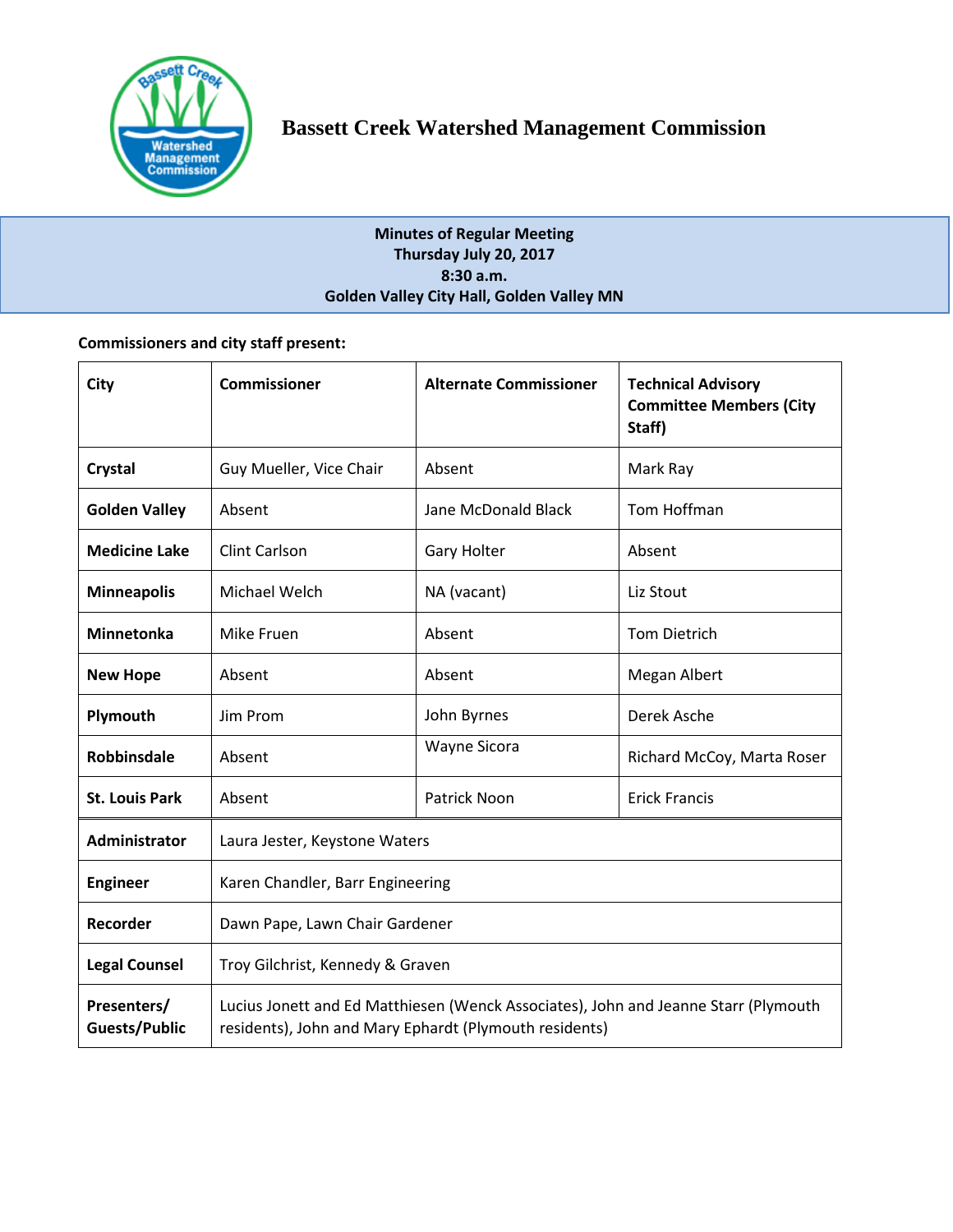#### **1. CALL TO ORDER AND ROLL CALL**

On Thursday July 20, 2017 at 8:31 a.m. in the Council Conference Room at Golden Valley City Hall (7800 Golden Valley Rd.), Vice-Chair Mueller called to order the meeting of the Bassett Creek Watershed Management Commission (BCWMC) and asked for roll call to be taken.

## **2. CITIZEN FORUM ON NON-AGENDA ITEMS**

None.

### **3. APPROVAL OF AGENDA**

Administrator Jester requested adding item 5F to consider adopting a resolution authorizing the Commission's engineer to execute conditional licensing agreement.

**MOTION:** Alternative Commissioner Jane McDonald Black moved to approve the agenda as amended. Commissioner Fruen seconded the motion. Upon a vote, the motion carried 6-0 [Cities of New Hope, Minneapolis and Robbinsdale absent from vote].

#### **4. CONSENT AGENDA**

No discussion.

**MOTION:** Alternative Commission Jane McDonald Black moved to approve the consent agenda and Commissioner Fruen seconded the motion. Upon a vote, the motion carried 6-0 [New Hope, Minneapolis and Robbinsdale absent from vote].

The following items were approved as part of the consent agenda: the June 15, 2017 Commission meeting minutes, the July 2017 financial report, the payment of invoices, setting the Technical Advisory Committee meeting for Aug. 4, 2017, setting a public hearing on the 2018 CIP project for Sept 21, 2017, and a project at 1820 Major Dr. N, Golden Valley.

The general and construction account balances reported in the July 2017 Financial Report are as follows:

| <b>Checking Account Balance</b>            | \$630,985.56      |
|--------------------------------------------|-------------------|
| <b>TOTAL GENERAL FUND BALANCE</b>          | \$630,985.56      |
| TOTAL CASH & INVESTMENTS ON-HAND (7/12/17) | \$3,460,793.47    |
| CIP Projects Levied - Budget Remaining     | (54, 473, 990.33) |
| <b>Closed Projects Remaining Balance</b>   | (51,013,196.86)   |
| 2012-2016 Anticipated Tax Levy Revenue     | \$10,014.74       |
| 2017 Anticipated Tax Levy Revenue          | \$643,220.55      |
| Anticipated Closed Project Balance         | ( \$359, 961.57)  |

[Commissioner Welch arrives.]

#### 5. **BUSINESS**

## **A. Consider Approval of 90% Design Plans for Plymouth Creek Restoration Project (CIP 2017CR-P)**

Engineer Chandler noted that this is the second time the Commission has seen these restoration project plans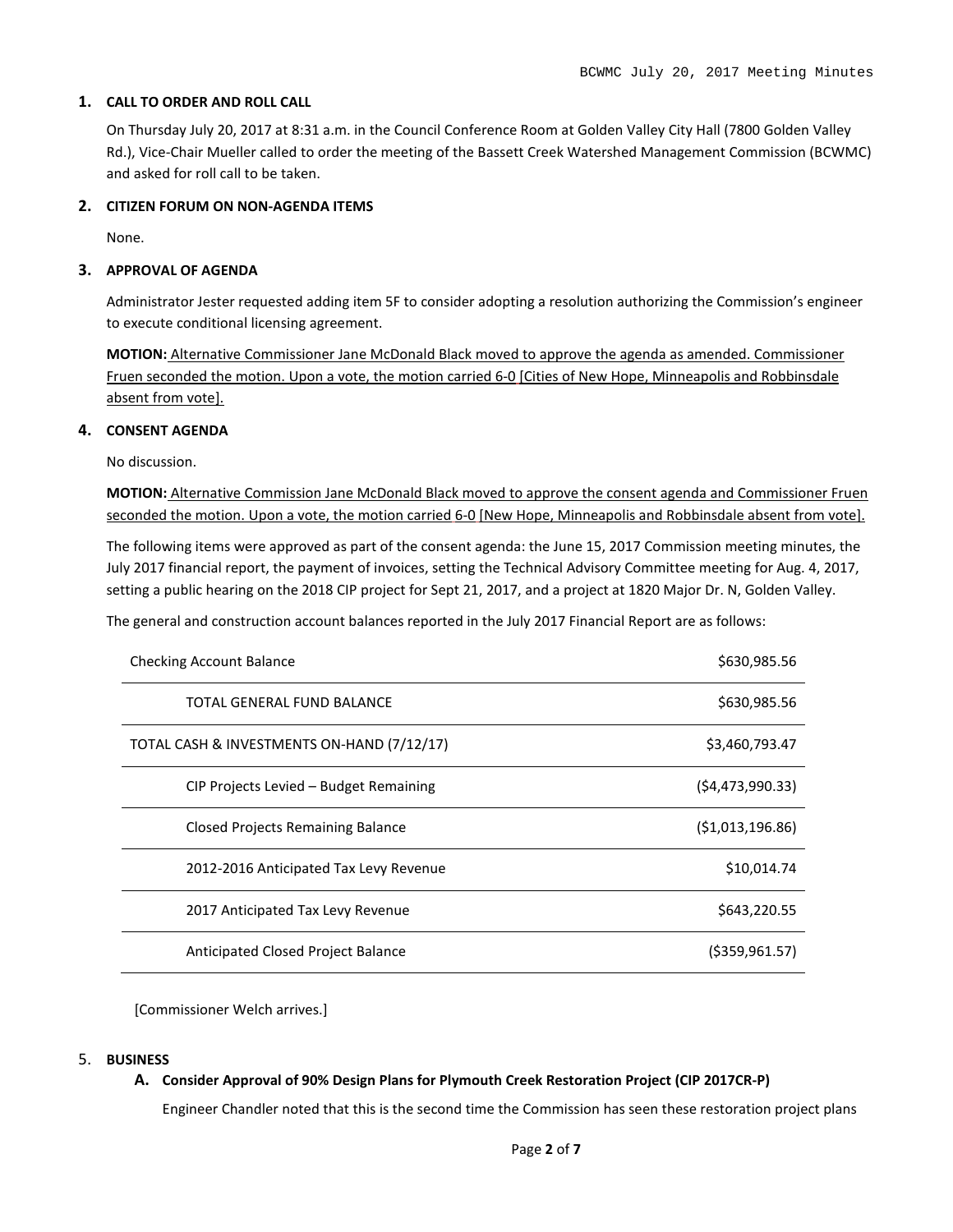made by the City of Plymouth's engineering consultant, Wenck Associates. The Commission conditionally approved the 60% design plans at the June meeting.

The Commission Engineer's comment letter on the 60% plans requested additional information about some issues. Engineer Chandler said she was pleased with the way Wenck addressed most of the comments. She walked through the following comments and responses from Wenck.

- An increase in the flood elevation had not yet been addressed by Wenck. Mr. Matthiesen (Wenck) noted that cross vanes will be removed from the design. Engineer Chandler noted she was much more comfortable with that situation.
- Regarding estimated pollutant removals, the Commission Engineer concurred with Wenck's response that the total reduction in pollutant loading as a result of the project is estimated as 90,800 pounds per year total suspended sediment and 52.2 pounds per year total phosphorus, as estimated in the feasibility study.
- Regarding educational signage in the park/disc golf course, Engineer Chandler pointed out that depending on a scout or volunteer to complete the signage for the Plymouth Creek restoration project might result in a significant lag in getting the sign installed, since there is currently no one lined up to take on this project.
- At the last meeting, there was a discussion about a need for a table/graphic showing disc golf courserelated project components and costs versus other restoration features and costs. Wenck included a breakdown of disc golf course-related project costs versus stream restoration costs with the 90% plans.
- More information was provided regarding the tree survey and tree removals: 57 larger-diameter trees (10 inch diameter or larger) are needed for the project (for use in restoration measures); 53 of the 83 trees slated for removal fit this criterion, so an additional four trees will need to be removed for use in the project. The four trees would be selected from the "harvest if needed" trees in the tree survey.
- There was an open house about the project on June 26, 2017 with seven people in attendance. Five attendees were from the Park Place Apartments and they had questions pertaining to the water level of the wetland upstream of the project. Two attendees, John and Jeanne Starr (3450 Fernbrook Ln N.), also attended the open house. The Starrs have concerns about the steep slope of their property that leads into the creek, and whether the project would address the overall slope stability as well as the conservation area on an adjacent property and whether that prevents removal of trees.
- The Commission Engineer noted that several trees slated for removal in a particular area downstream of Fernbrook (reach 3) likely don't need to be removed because the trees are not located in an actively eroding area, the trees are located in a conservation area, and the stream restoration measures in this area may not require additional sunlight.
- The Commission Engineer recommended approval of the 90% plans with several comments as shown in the Engineer's memo.

At the request of Commissioner Welch, Commission Legal Counsel Gilchrist provided information about the conservation agreement or covenant between two property owners (including the Starrs) and St. Paul Companies. He noted it is not unusual for private developers to have agreements with adjacent landowners and that this agreement seeks to preserve vegetation, including trees, and limits the developer's ability to build on the site. He noted the city's drainage and utility easement along the creek allows the city to perform the type of work proposed in this project.

#### [Alternate Commissioner Sicora arrives.]

Plymouth resident John Ebhardt voiced his concerns about plans for an access road in front of his house. Mr. Asche clarified that the access road is a temporary, dirt road that will be replanted with shrubs but may be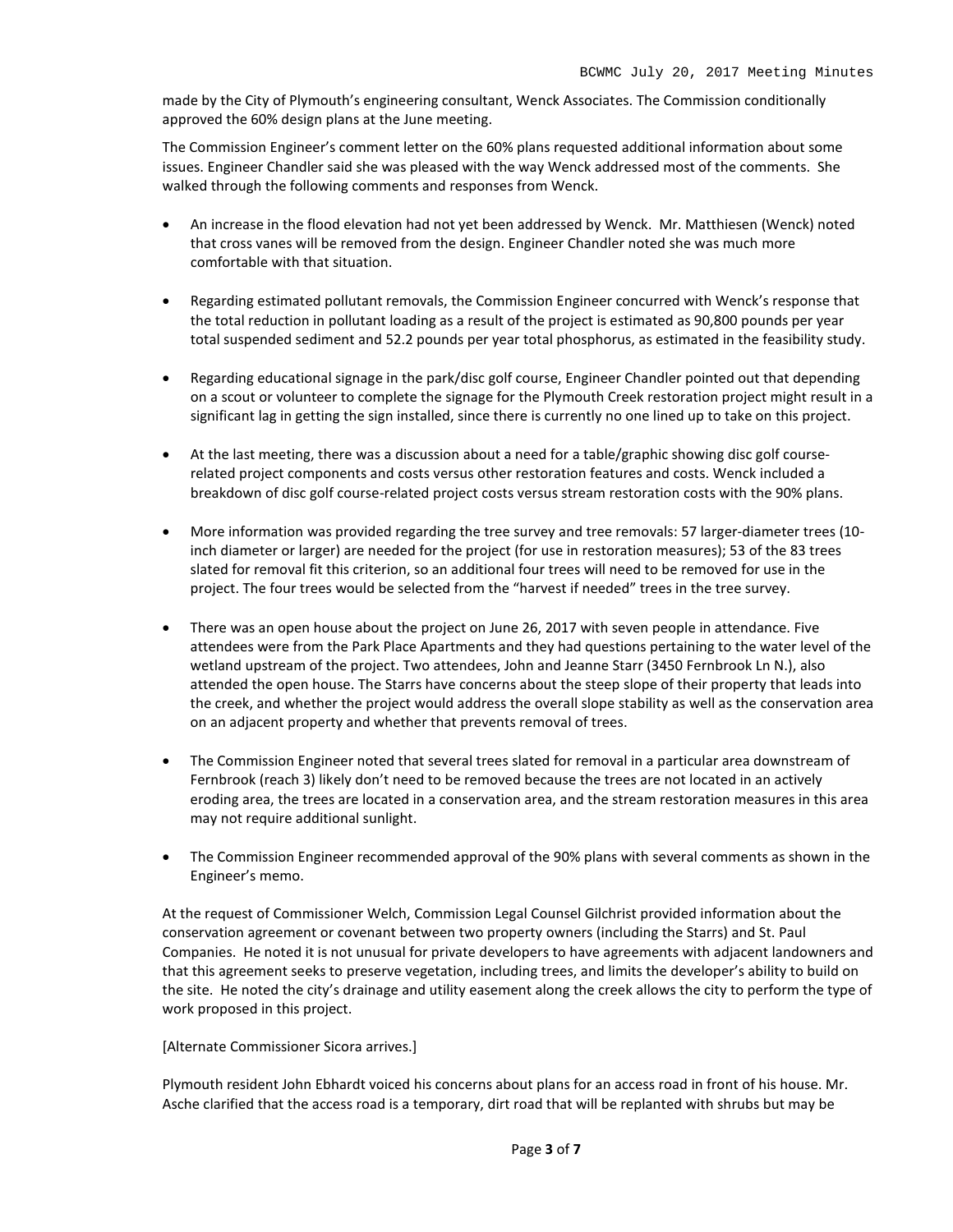utilized again in the future to maintain the project.

Another resident, John Starr, added that he is concerned about the conservation area and honoring the agreement that's in place. He voiced concerns about not having enough documentation about the project, about how the proposed tree removal may significantly alter the natural area, and how the big woods habitat for foxes and owls may be destroyed. Mr. Asche explained that the City of Plymouth does want to respect the conservation area and that saving trees from unnecessary removal is a priority. There was some discussion about the process used for removing trees and possible damage to the understory. Engineers from Wenck explained the situation, noting that it's better for water quality if some trees are taken out in order to establish grasses to control erosion. There was further discussion about tree removals and whether or not some trees may be near the end of their lifecycle.

Commissioner Welch requested that staff extend every courtesy to adjacent landowners in understanding and addressing their concerns about the project, and to work towards a design that satisfies everyone. He noted that the primary driver of the project should be to improve water quality with consideration for riparian health.

There was discussion about the costs of various project components, including the costs of disc golf course improvements to enhance and protect stream restoration measures vs. stream stabilization measures themselves. Mr. Asche noted that various measures are needed to control golf course traffic away from streambanks. There was also a discussion about the disc stop poles and their high cost and some discussion about other techniques that could be used to protect trees. Commissioners asked that the City of Plymouth consider their ability to share in the costs of items that may be more related to improving/protecting the park or upland trees as opposed to items that directly improve water quality or protect stream restoration features.

Commissioners asked that the 90% plans be brought back to the August meeting with any revisions resulting from conversations with landowners.

#### **B. Receive Update on Proposed Revisions to Lakeview Park Pond CIP Project**

Administrator Jester reported that at the April Commission meeting a plan amendment was proposed to utilize funds originally slated for a water quality improvement project in Lakeview Park to instead purchase floodprone homes. She reported that the City of Golden Valley received additional DNR funding to acquire homes and that the CIP funds are no longer needed to purchase homes. Further, she reported that in the future, these CIP funds may be requested if the stormwater pond slated for this area can remove more pollutants than required to meet the road reconstruction project pollutant removals (above and beyond).

#### **C. Consider Adoption of Minor Plan Amendment to Update Capital Improvement Program**

Administrator Jester explained that at the April meeting, the Commission submitted a minor plan amendment to review agencies to update the CIP table in the plan. She reminded Commissioners that the Metropolitan Council, Department of Natural Resources (DNR), Department of Agriculture, and Board of Water and Soil Resources (BWSR) had no comments. At the April meeting, the Commission extended the comment period until June 28, 2017 to accommodate Hennepin County's timeline. The Hennepin County Commissioners approved the minor plan amendment in June.

Administrator Jester recommended approval of the minor plan amendment with changes to Table 5-3 in the CIP program.

**MOTION:** Commissioner Welch moved to approve the minor plan amendment and Commissioner Prom seconded the motion. Upon a vote, the motion carried 8-0 [New Hope was absent from vote].

#### **D. Consider Recommendations from Aquatic Plant Management/Aquatic Invasive (APM/AIS) Species Committee**

Administrator Jester reported that the APM/AIS Committee had been working hard over the last year (eight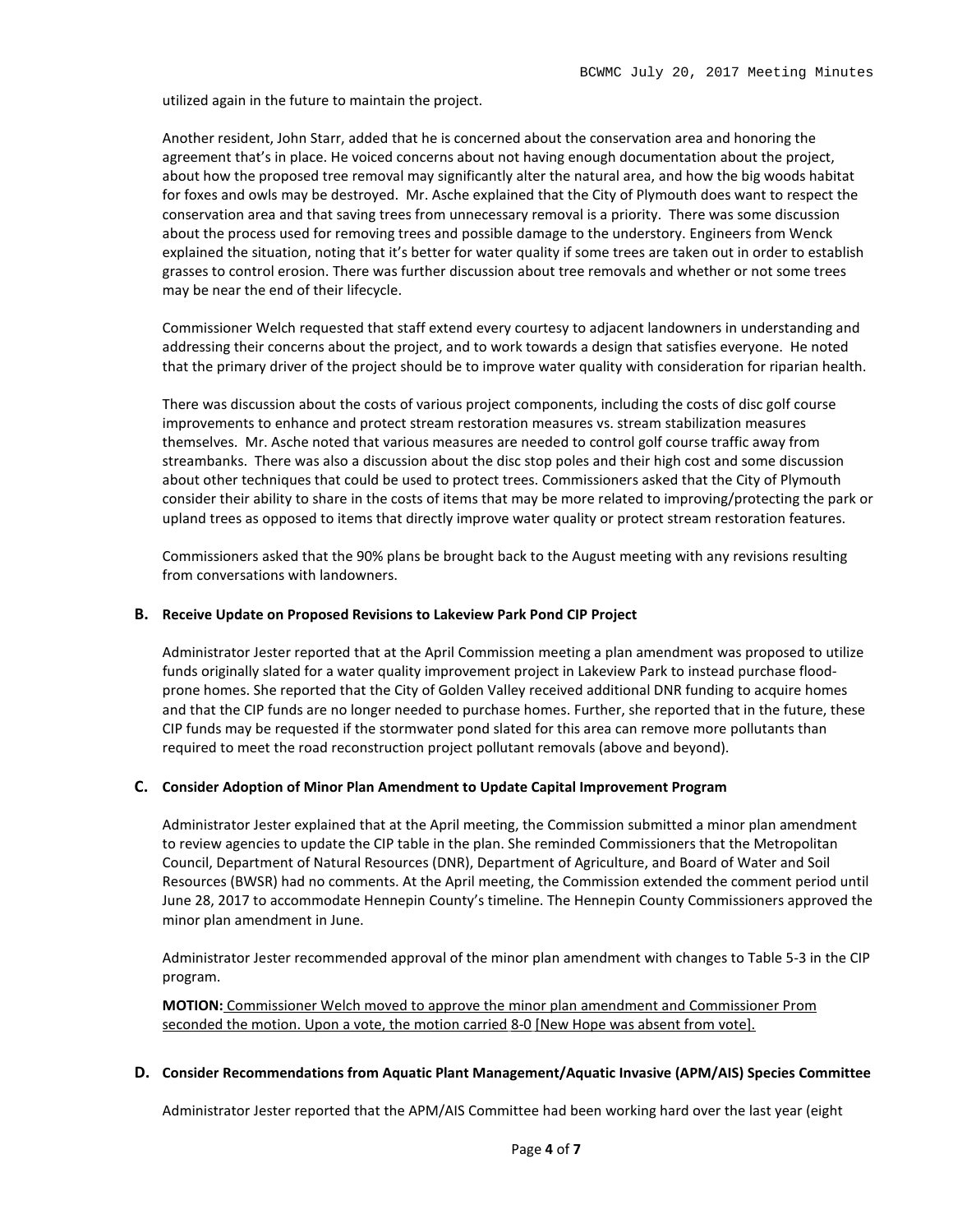meetings) to discuss these issues. She noted the committee included participation from a variety of organizations and representatives of lakes including: DNR, Three Rivers Park District, Minneapolis Park and Recreation Board, Hennepin County, Metropolitan Council, Parkers Lake, Sweeney Lake, Medicine Lake, BCWMC Commissioners, Administrator Jester, and Commission Engineers Chandler and Rattei.

Administrator Jester provided background information about discussions and presentations during committee meetings and reviewed the types of projects the committee recommends for a Commission role. She noted that projects with a primary objective of improving water quality or aquatic habitat, or projects that protect the function of the BCWMC Flood Control Project should have Commission involvement. Projects with a primary objective of improving recreation or protecting human health and safety should have Commission involvement, but only as a partner with other organizations. She then walked through recommendations  $#1 - 5$ .

The first item reviewed was early detection training, which the committee identified as a high priority because of its high impact for little effort. The committee recommended that the Commission cooperate with other organizations to train groups or individuals on early detection of AIS in all water bodies. Possible Commission activities include advertising training sessions, helping to recruit participants, assisting with venue coordination, reimbursing registration costs for Commissioners and active volunteers, and providing some funding. Because training programs and curricula already exist, the Commission should not develop its own program.

The second item presented was early detection monitoring. The committee recommended that the Commission purchase \$600 worth of zebra mussel sampler plates (approximately 50 plates) with 2017 APM/AIS funds. These supplies would be used by Citizen Assisted Monitoring Program (CAMP) volunteers and lake residents who live on "Priority 1" lakes and CAMP lakes. Further, the Commission should cooperate with other organizations and/or actively recruit and train volunteers to detect zebra mussels on all Priority 1 lakes, aiming for at least one volunteer in each lake quadrant. Finally, the committee recommended that the Commission recruit one "AIS captain" per lake to field calls and questions from volunteers and to collect samples, as needed, to reduce time spent by the Commission administrator. It was noted this monitoring is also listed as a high priority because of the high impact for relatively little effort.

The third recommendation presented is the rapid response plan development. The committee recommends that the Commission begin developing a rapid response action plan for key species (including zebra mussels and starry stonewart) in Priority 1 lakes using the 2017 APM/AIS budget (up to \$15,000). The committee recommends that the Commission request a proposal from the Commission Engineer to develop lake-specific rapid response plans that considers infestation thresholds for action, considers experience and recommendations of the DNR and other organizations, assigns responsible parties, and lists possible funding partners for plan implementation. This recommendation is also a high priority so that the Commission, cities, and other organizations are poised to respond to infestations efficiently and effectively.

The fourth recommendation is the rapid response to new infestations. The committee recommends that the Commission consider following the rapid response plan guidance, once developed.

The fifth recommendation is regarding inventories and studies. It was noted that "inventories and studies" could include a detailed inventory of all AIS, an assessment of the proximity of AIS to BCWMC water bodies, an analysis of various pathways of AIS into the BCWMC, and an assessment of vulnerability of each water body to various AIS. The committee recommends that additional water quality parameters be added to routine BCWMC monitoring starting in 2018 to assess the vulnerability of water bodies to harboring AIS. It is estimated that this additional work will cost \$2,800 in 2018 and could be drawn from the APM/AIS budget.

**MOTION:** Alternative Commissioner McDonald Black moved to approve recommendations one through five from the Aquatic Plant Management/Aquatic Invasive Species Committee and Commissioner Welch seconded the motion. Upon a vote, the motion carried 8-0 [New Hope was absent from vote].

#### **E. Receive Information on 2018 Clean Water Fund Grant Request for Proposals**

Administrator Jester reported that there is less funding available for Clean Water Fund grants this year and that two categories of grants were removed from the program this year. She reported that she and Commission Engineer Chandler do not recommend applying for grant funds for the 2018 Winnetka Pond Dredging Project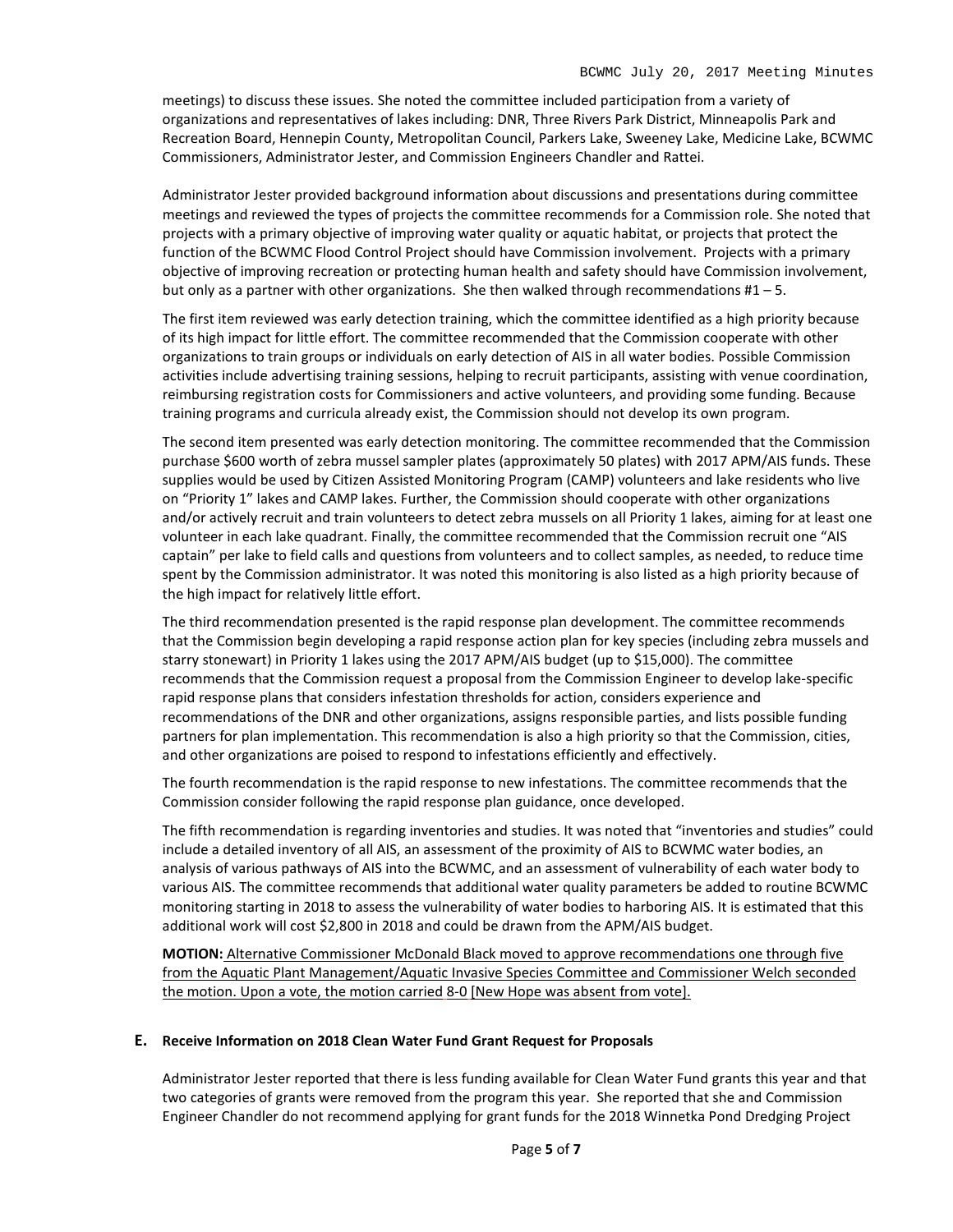because the project is not likely to score well and the time involved in generating a grant application is considerable. The Commission agreed that no Clean Water Fund grant application be developed this year. Administrator Jester did note, however, that the native plant buffer on Winnetka Pond might be eligible for a Hennepin County Opportunity Grant.

#### **F. XP-SWMM Model**

Administrator Jester reported that the Commission Legal Counsel and Commission Engineer had developed a conditional use license agreement for use of the BCWMC XP-SWMMM model. She requested that the Commission adopt a resolution allowing the Commission Engineer to be the signatory representing the Commission on the license agreement.

Commissioner Welch commented that deviations from the agreement should be considered by the Commission Legal Counsel. Alternate Commissioner Sicora asked for clarification about whether the model or a program is being shared. He advised that the language should be revised so it's clear that entities are being allowed to use the modeling data and that the Commission is not supplying the XP-SWMM software itself.

Commission Legal Counsel recommended changes to the resolution and agreement to reflect discussion above.

**MOTION:** Commissioner Welch moved to adopt the resolution, as amended and Commissioner Carlson seconded the motion. Upon a vote, the motion carried 8-0 [New Hope was absent from vote].

### **6. COMMUNICATIONS**

#### **A. Administrator's Report**

**i. Report on Invitation to Participate in Local Government Water Roundtable Workgroup**

Administrator Jester reported that she has tentatively accepted (with Chair de Lambert's approval) BWSR's invitation to be one of two administrators representing watershed management organizations on the local government water roundtable workgroup for a limited time. She noted her attendance would be expected at no more than three day-long meetings to discuss the creation of a pilot program for a performancebased watershed implementation funding program.

**MOTION:** Commissioner Welch moved to approve Administrator expenditures up to \$2,500 for participation on the roundtable and Alternative Commissioner McDonald Black seconded the motion. Upon a vote, the motion carried 8-0 [New Hope was absent from vote].

Administrator Jester also encouraged participation in the Governor's 25% by 2025 town hall meetings and announced that registration is open for the Water Resources Conference.

#### **B. Report from Chair**

Vice Chair Mueller reported that Neill Elementary School in Crystal vastly improved the infiltration in their parking lot and should be commended by the Commission. Vice Chair Mueller also noted his written comments in item 7C (in "Information Only") regarding the Commission's recent decision to significantly revise the water quality requirements for linear projects.

#### **C. Commissioners**

**i. Report on Minneapolis Park and Recreation Board Ecological Systems Plan Technical Advisory Committee**

Commissioner Welch reported that he attended a meeting of this group in late June and that the Minneapolis Park and Recreation Board is developing an ecological management plan. He reported they have an ambitious schedule to finish the plan by end of year. He noted that although it is not a high priority for BCWMC, he felt BCWMC needed to be involved and that he would attend meetings as he's able.